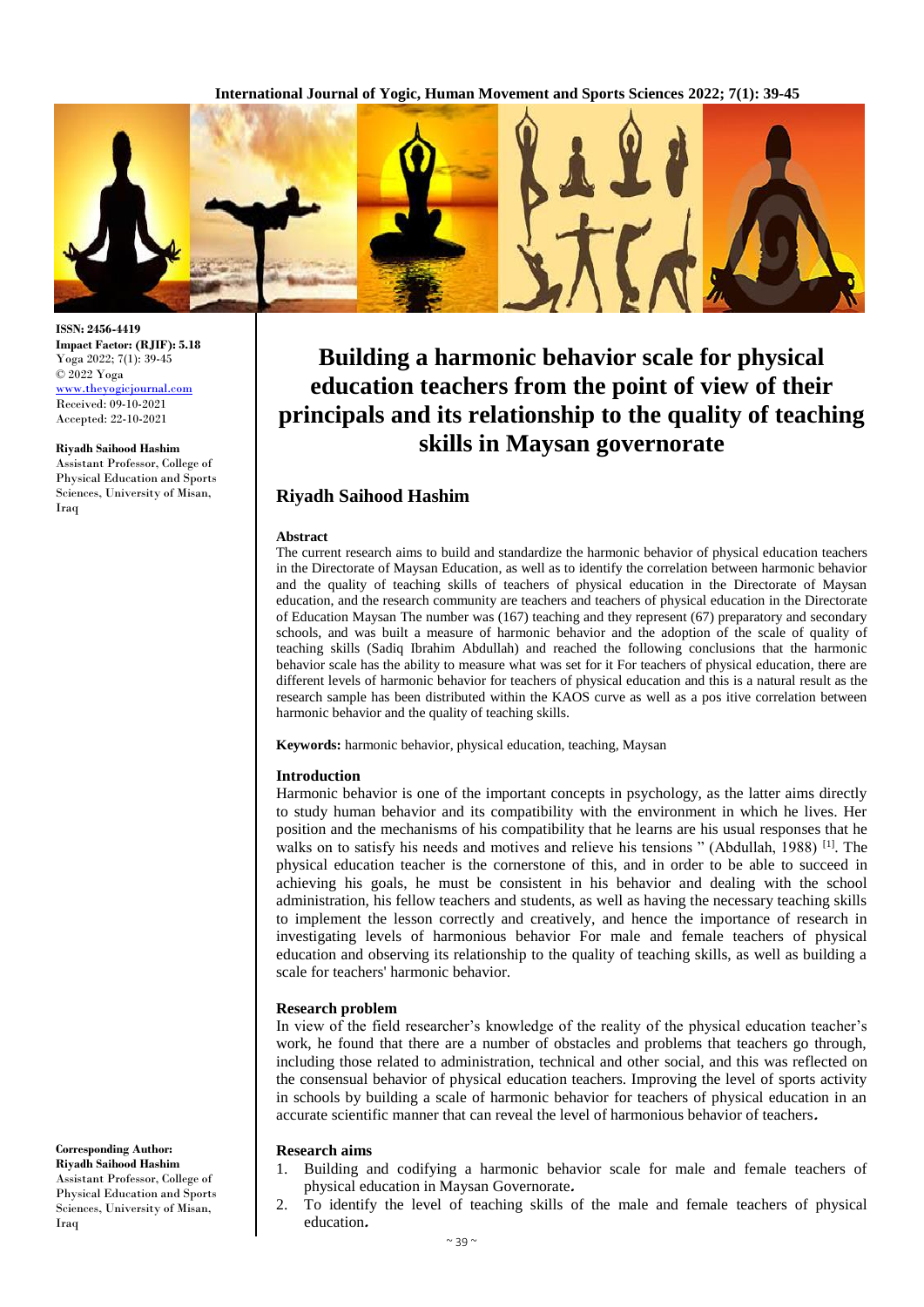- 3. Identifying the correlation between harmonious behavior and the quality of teaching skills for male and female teachers of physical education.
- 4. Recognizing the significance of the differences between female and male teachers in harmonious behavior and the quality of teaching skills.

## **Research hypotheses**

- There is a correlation between harmonic behavior and the level of quality of teaching skills for teachers and teachers of physical education**.**
- 2. There are statistically significant differences between the harmonious behavior and the quality of teaching skills for male and female teachers of physical education**.**

## **Research fields**

The human domain: male and female teachers of physical education in Maysan Governorate**.**

Spatial domain: the locations of middle and secondary schools in Maysan Governorate.

The time range for the period from 2/11/201 7 to 22/5/01 8.

## **Terms**

**Harmonic behavior:** "It is the extent to which the individual is in harmony with his world that surrounds him" (Mohammed, 2002).

## **Research methodology and field procedures**

**Research Methodology:** The descriptive approach was used in the survey style and normative studies, given its suitability and the nature of the current study.

**The research community and sample:** The research community was identified and they are physical education teachers for the academic year 201 7-201 8 AD, and their number was (167) teachers and schools, where the construction sample included (116) male and female teachers with a percentage of (69.46%) of the total number (community). the origin) As it appears in Table (1).

It shows the construction, legalization, application and survey sample, their percentages, clubs and the degree in which they play In view of the field researcher's knowledge of the reality of the physical education teacher's work, he found that there are a number of obstacles and problems that teachers go through, including those related to administration, technical and other social, and this was reflected on the consensual behavior of physical education teachers, Improving the level of sports activity in schools by building a scale of harmonic behavior for teachers of physical education in an accurate scientific manner that can reveal the level of harmonious behavior of teachers.

## **Research aims**

- 1. Building and codifying a harmonic behavior scale for male and female teachers of physical education in Maysan Governorate**.**
- 2. To identify the level of teaching skills of the male and female teachers of physical education**.**
- 3. Identifying the correlation between harmonious behavior and the quality of teaching skills for male and female teachers of physical education.
- 4. Recognizing the significance of the differences between female and male teachers in harmonious behavior and the quality of teaching skills**.**

#### **Research hypotheses**

- There is a correlation between harmonic behavior and the level of quality of teaching skills For teachers and teachers of physical education**.**
- 2. There are statistically significant differences between the harmonious behavior and the quality of teaching skills for male and female teachers of physical education**.**

# **Research areas**

**The human domain:** Male and female teachers of physical education in Maysan Governorate.

Spatial domain: the locations of middle and secondary schools in Maysan Governorate.

The time range for the period from 2/11/201 7 to 22/5/01 8. Define terms

**Harmonic behavior:** "It is the extent to which the individual is in harmony with his world that surrounds him" (Mohammed, 2002).

## **Research methodology and field procedures**

**Research Methodology:** The descriptive approach was used in the survey style and normative studies, given its suitability and the nature of the current study.

**The research community and sample:** The research community was identified and they are physical education teachers for the academic year 201 7-201 8 AD, and their number was (167) teachers and schools, where the construction sample included (116) male and female teachers with a percentage of  $(69.46\%)$  of the total number (community). the origin) As it appears in Table (1).

| т            | sector               | the society | <b>Construction sample</b><br>and rationing | <b>Exploratory</b> | <b>Application sample</b> | $\frac{0}{0}$      |
|--------------|----------------------|-------------|---------------------------------------------|--------------------|---------------------------|--------------------|
|              | architecture         | 103         |                                             |                    | 23                        | $\frac{622.33}{ }$ |
|              | Al-Kahla             |             |                                             |                    |                           | %27.27             |
|              | dude castle          | 10          |                                             |                    |                           | $\%30$             |
| 4            | <b>Great Hungary</b> | lб          |                                             |                    |                           | %31.25             |
|              | auspicious           | 12          |                                             |                    |                           | %33.33             |
| <sub>0</sub> | Ali Al Gharbi        |             | 10                                          |                    |                           | %33.33             |
|              | Total                | 167         | 16                                          |                    |                           | %25.75             |

**Table 1:** It shows the construction, legalization, application and survey sample, their percentages, clubs and the degree in which they play

# **Search tools and auxiliary devices**

In order to solve the research problem and achieve its objectives, the researcher used the following tools and auxiliary devices:

- Scientific sources and references.
- Measurement tools.
- Questionnaire**.**
- **Manual stopwatch type (Han Hart)**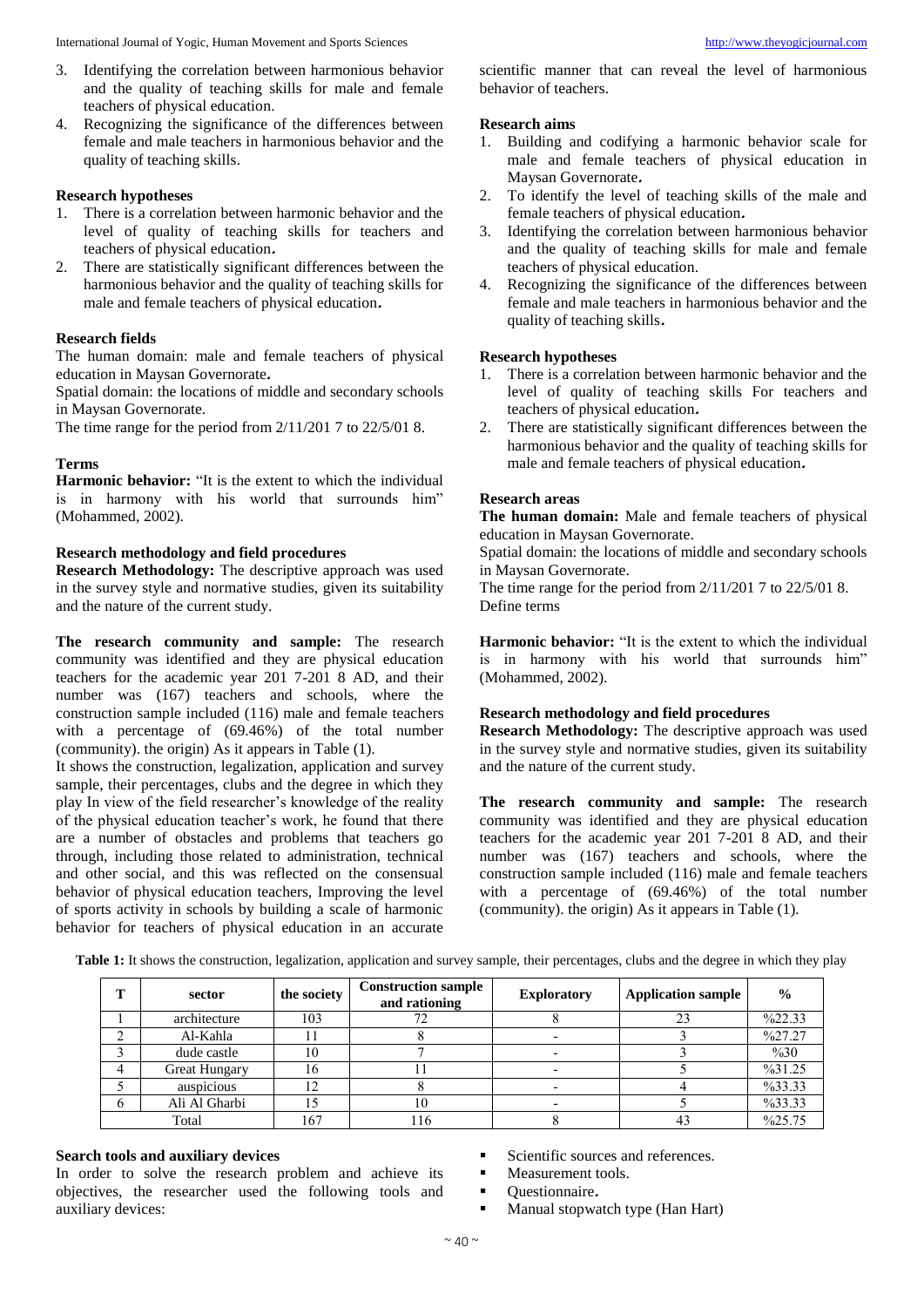International Journal of Yogic, Human Movement and Sports Sciences [http://www.theyogicjournal.com](http://www.theyogicjournal.com/)

- Electronic calculator type (Pentium 4)
- Procedures for building a harmonic behavior scale

To achieve the first goal, which is to build a harmonic behavior scale for teachers of physical education, the researcher followed the following steps

## **Prepare the initial form of the scale**

For the purpose of preparing the appropriate scale items to measure the concept of harmonic behavior according to what is reflected in the theoretical definition, the researcher made a comprehensive review of the previous relevant scales, including (Mohannad Mohammed Slave Curtain and Mason my patience Happy (Mohannad, 2015)<sup>[9]</sup>, Walid Khaled Ragab and others. (Walid, 2013)  $[12]$  The researcher was able to formulate a set of paragraphs related to harmonic behavior. After they were collected, they were studied, analyzed and reformulated so that the number of paragraphs was (26) paragraphs. After the paragraphs of the scale were prepared, it was presented in its initial form to a group of experts and specialists, Annex (1), for the purpose of evaluating and judging them in terms of the formulation of the paragraphs or their validity in measuring what they were set for. In light of the opinions of experts and specialists, it was agreed upon at a rate of (100%). The researcher suggested the five-step scale (always, often, sometimes, rarely, never).

#### **Survey experience**

In order to ensure the clarity of the scale's instructions and the clarity of its paragraphs, and to identify the time taken to answer, as well as to identify the conditions for applying the scale and what This is accompanied by difficulties or obstacles, the researcher applied the scale to an exploratory sample consisting of (8) teachers and schools, and it became clear from this experience that the scale's instructions and paragraphs are clear and that the time taken to answer the scale's paragraphs averaged (10) minutes, and thus the scale became with its instructions And its (26) paragraphs are ready for application to the construction sample**.**

## **Principal's experience**

The researcher conducted the main experiment on Thursday, December 28, 201 7 until Saturday, March 30, 201 8 on the research sample for the purpose of statistical analysis of the items and extracting the discriminatory power of the scale items to keep the distinct items and exclude the undistinguished items.

Analysis of the paragraphs of the measure of satisfaction with sports life

The discriminatory ability of the paragraphs of the harmonic behavior scale

It means the ability to distinguish between individuals with higher levels and individuals with lower levels for the trait measured by the paragraph (Mavrin E, 1974)  $[6]$ . For the purpose of calculating the paragraph discrimination coefficient, the researcher followed the following

- 1. Arranging the scores obtained by the sample on the scale in descending order from the highest score to the lowest score
- 2. Deduction of a percentage of (27%) of the sample members from the top who obtained the highest scores to represent the highest degree, and deduction of a percentage of (27%) of the sample members from the bottom who got the lowest scores to represent the members of the lowest degree, as the number of members of the lower group reached (31) a teacher and a teacher, with the same number for the upper group.
- 3. Finding the discrimination coefficient for each paragraph using one of the statistical methods**.**

Finding the coefficient of discrimination for each paragraph using one of the statistical methods. The researcher used the ttest for each paragraph in the two groups, and it appeared that the calculated values ranged between (2.524 - 11.119).) on the scale, and they are statistically significant values, as the (sig) values appeared less than (0.05) except for paragraphs (8, 6), where their value was  $(1,255,$  respectively).  $-0.972$ , the value of (sig) greater than (0.05) appeared, and it is not statistically significant, and the table (2) shows that**.**

| Paragraph sequence |          | lower group |        | senior group | (t) computed value | <b>Sig</b> | <b>Indication type</b> |
|--------------------|----------|-------------|--------|--------------|--------------------|------------|------------------------|
|                    | s        | p           | s      | p            |                    |            |                        |
|                    | 2.903    | 0.5974      | 3.774  | 1.3091       | 3.370              | 0.001      | D                      |
| $\overline{2}$     | 2,677    | 0.7910      | 3.871  | 1.1177       | 4.853              | 0.000      | D                      |
| 3                  | 2.387    | 0.4951      | 3.064  | 0.8538       | 3.821              | 0.000      | D                      |
| 4                  | 2.419    | 0.5016      | 3.096  | 0.8308       | 3.886              | 0.000      | D                      |
| 5                  | 2.612    | 1.2021      | 3.645  | 1.3050       | 3.239              | 0.002      | D                      |
| 6                  | 3.129    | 1.38424     | 3.4194 | 0.9228       | 0.972              | 335.0      | not significant        |
| 7                  | 3.419    | 1.4088      | 4.225  | 1.0865       | 2.524              | 0.014      | D                      |
| 8                  | 2.516    | 0.5698      | 2.709  | 0.6425       | 1.255              | 0.214      | not significant        |
| 9                  | 2.580    | 0.5016      | 3.903  | 1.0441       | 6.357              | 0.000      | D                      |
| 10                 | 2.193    | 0.7032      | 4.387  | 0.8437       | 11.119             | 0.000      | D                      |
| 11                 | 3.419    | 1.4088      | 4.419  | 1.0254       | 3.195              | 0.002      | D                      |
| 12                 | 2.82.871 | 1.3352      | 4.677  | 0.5992       | 6.872              | 0.000      | D                      |
| 13                 | 2.612    | 0.9193      | 4.064  | 1.0934       | 5.658              | 0.000      | D                      |
| 14                 | 3.096    | 1.0117      | 4.580  | 0.7199       | 6.653              | 0.000      | D                      |
| 15                 | 3.032    | 1.3287      | 4.225  | 0.9560       | 4.060              | 0.000      | D                      |
| 16                 | 2.580    | 1.0885      | 4.193  | 0.9804       | 6.130              | 0.000      | D                      |
| 17                 | 2,677    | 0.9447      | 3.548  | 0.8884       | 3.739              | 0.000      | D                      |
| 18                 | 2.451    | 0.9251      | 3.354  | 1.1985       | 3.321              | 0.002      | D                      |
| 19                 | 4.2258   | 1.0233      | 4.290  | 0.8638       | 3.789              | 0.000      | D                      |
| 20                 | 2.82.871 | 1.2843      | 4.032  | 0.9826       | 3.998              | 0.000      | D                      |
| 21                 | 2.774    | 1.2834      | 4.096  | 1.0756       | 4,397              | 0.000      | D                      |
| 22                 | 2.612    | 1.1453      | 4.451  | 0.8500       | 7.178              | 0.000      | D                      |
| 23                 | 2.290    | 0.6925      | 3.806  | 1.1667       | 6.22               | 0.000      | D                      |

**Table 2:** shows the arithmetic mean and standard deviation of the two groups, the calculated T-value and the discriminatory power of the scale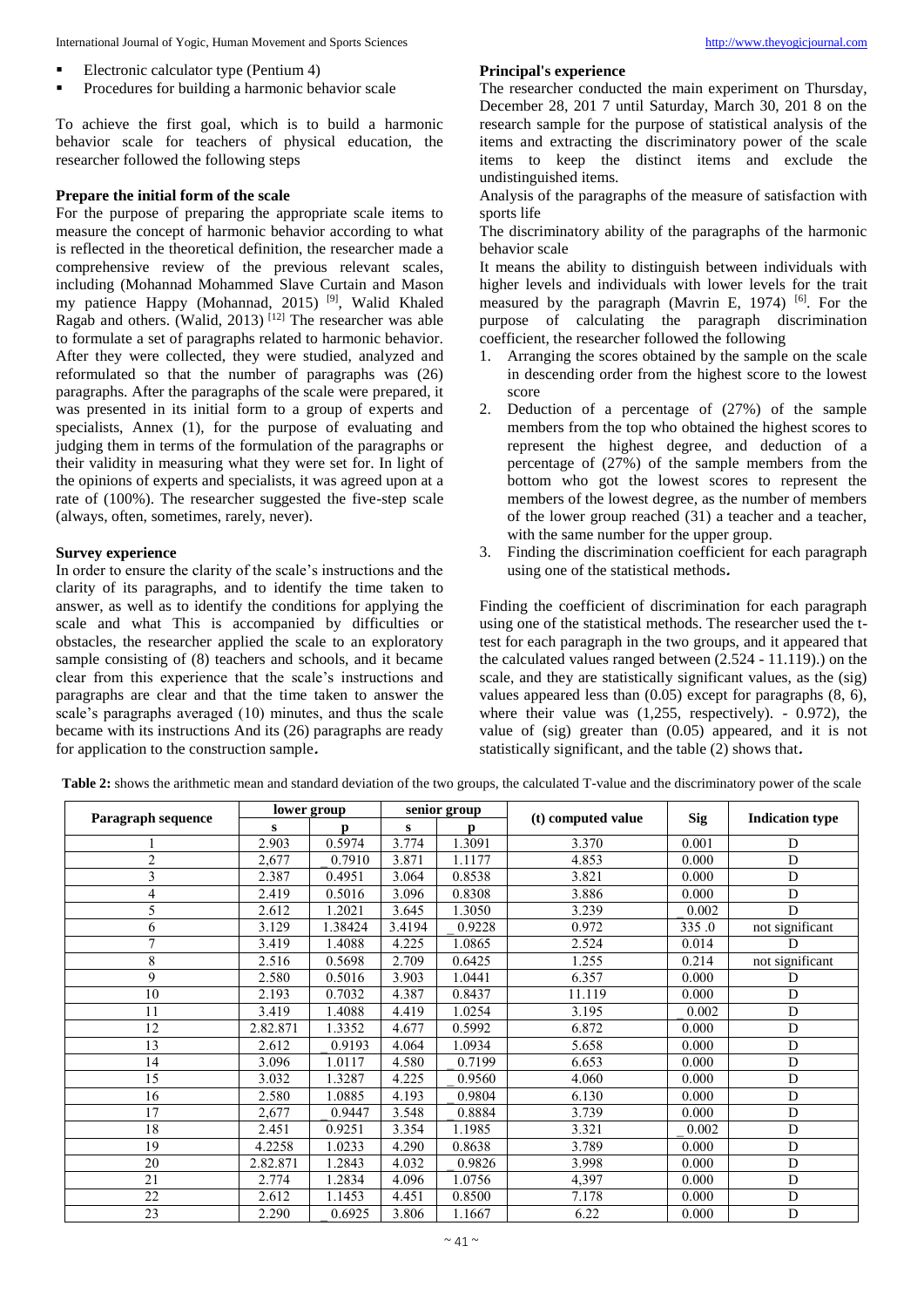International Journal of Yogic, Human Movement and Sports Sciences [http://www.theyogicjournal.com](http://www.theyogicjournal.com/)

| 24                    | 2.22<br>---- | 1.2750           | (10)<br>$4.01\text{ }$ | 0.6672  | 4.992                 | 0.000 |   |
|-----------------------|--------------|------------------|------------------------|---------|-----------------------|-------|---|
| $\sim$ $\sim$<br>ت سے | 2.548        | 2330<br>ر ر_ر__  | 103<br>4<br>T.IノJ      | . .0776 | 5.591<br>J.JJ 1       | 0.000 |   |
| $\angle 0$            | 774<br>، ، ، | 1750<br>$\cdots$ | 3.903                  | 1.1931  | 3 754<br><u>J.IJT</u> | 0.000 | - |

#### **Internal consistency coefficient The relationship of the paragraph score with the overall scale score**

The degree of correlation coefficient of the paragraph with the

total degree of the scale was used, and the paragraphs of the harmonic behavior scale had a high degree of correlation with the total degree, except for paragraph (6), as shown in Table (3).

| Table 3: It shows the correlation coefficient between the paragraph score and the total score of the harmonic behavior scale |  |  |  |
|------------------------------------------------------------------------------------------------------------------------------|--|--|--|
|------------------------------------------------------------------------------------------------------------------------------|--|--|--|

| sig   | Calculated value(t) | sig      | Calculated value(t) | $\mathsf{I}$ | sig      | Calculated value(t) | sig      | Calculated value(t) | IТ |
|-------|---------------------|----------|---------------------|--------------|----------|---------------------|----------|---------------------|----|
| 0.000 | 0.516               | 22 0.000 | 0.395               |              | 15 0.000 | 0673                | 8 0.018  | 0.291               |    |
| 0.000 | 0360                | 23 0.000 | 0451                |              | 16 0.000 | 0.408               | 0.000    | 0.383               |    |
| 0.000 | 0.409               | 24 0.000 | 0.333               |              | 0.000    | 0.485               | 10 0.000 | 0.429               |    |
|       |                     | 0.000    | 0.336               |              | 18 0.000 | 0.445               | 11 0.000 | 0.415               |    |
|       |                     | 0.000    | 0.490               |              | 19 0.000 | 0.458               | 12 0.000 | 0.514               |    |
|       |                     | 0.000    | 0643                | <b>20</b>    | 0.000    | 0.437               | 13 0.003 | 0.272               |    |
|       |                     | 0.000    | 0.467               | 21           | 0.000    | 0.557               | 14 0.000 | 0.591               |    |

## **Psychometric properties of the scale Veracity of scale**

The validity of the information included in the scale means the ability of that tool to measure the characteristic or goal for which it was designed. Lsaac..  $1981$ )<sup>[5]</sup> and the instrument is valid if it is to the extent that it measures the thing that it was designed to measure (Guilford, 1973)<sup>[4]</sup>.

# **First:** Descriptive Validity

The researcher obtained good indicators of the apparent validity of the harmonic behavior scale through what experts and specialists in the field of sports psychology decided that the scale's paragraphs are capable of measuring the trait to be measured**.**

**Second:** The validity of the construction: The validity of the construction was verified through the use of the two terminal sets and the internal consistency**.**

# **Reliability scale.**

Among the statistical methods for determining the reliability coefficient:

# **First, the split-half method**

For the purpose of finding the scale's stability coefficient, the split-half method was adopted, and it was relied on the data obtained by the researcher from the members of the research sample amounting to (1 16) teachers and schools, where the arithmetic mean reached (76,741) for the items of the scale amounting to (24) items, with a standard deviation of (13.042). The researcher divided the paragraphs of the scale into two halves, the first includes odd paragraphs (1 2) and the second includes even items (1 2) paragraphs. (spss), as the correlation coefficient amounted to (0.643), as the extracted correlation coefficient means stability for only half of the scale, and for the complete stability of the test for this scale, the Spearman-Brown equation was used as a basis for finding the coefficient of stability of the scale, then the Spearman - Brown equation was calculated Where the correlation coefficient reached (0.787), which is a good stability indicator, where the stability coefficient is considered good, if its value is not less than  $(0.67)$ . (Ahmed, 2002)<sup>[22]</sup>.

# **Second:** Alpha Cronbach's equation (Alpha Cronbach)

The stability was extracted in this way by applying the Alpha Crohnbach equation to the members of the research sample amounting to (116) players using the statistical bag (spss), as it was found that the value of the stability coefficient is equal to (0.778), which is a high stability index.

# **Scale correction**

Harmonic behavior scale consists of (24) items that have been identified in light of the results that distinguish items and internal consistency. Each item has five alternatives. The positive paragraphs were given scores (5-4-3-2-1). As for the negative items, scores were given (1-2-3-4-5), the highest score for the scale was (120), and the lowest score was (24)

## **Standard grades for the scale.**

The researcher relied on the same sample responses, which amounted to (116) teachers, after the remaining paragraphs of the scale through construction procedures (24) items**.**

**Table 4:** It shows the raw and standard scores of the sport life satisfaction scale for handball players

| l n            | Raw   | <b>Standard</b> | <b>Modified Standard</b> | In | Raw   | <b>Standard</b> | <b>Modified Standard</b> | n  | Raw   | <b>Standard</b> | <b>Modified Standard</b> |
|----------------|-------|-----------------|--------------------------|----|-------|-----------------|--------------------------|----|-------|-----------------|--------------------------|
|                | grade | score           | <b>Score</b>             |    | grade | score           | <b>Score</b>             |    | grade | score           | <b>Score</b>             |
|                | 109   | 2.47            | 74.73                    | 40 | 74    | $-0.21$         | 47.89                    | 79 | 69    | $-0.59$         | 44.06                    |
| $\overline{2}$ | 109   | 2.47            | 74.73                    | 41 | 74    | $-0.21$         | 47.89                    | 80 | 69    | $-0.59$         | 44.06                    |
| 3              | 109   | 2.46            | 74.73                    | 42 | 74    | $-0.21$         | 47.89                    | 81 | 69    | $-0.59$         | 44.06                    |
| $\overline{4}$ | 106   | 2.216           | 72.43                    | 43 | 74    | $-0.21$         | 47.89                    | 82 | 69    | $-0.59$         | 44.06                    |
| 5 <sup>1</sup> | 106   | 2.24            | 72.43                    | 44 | 74    | $-0.21$         | 47.89                    | 83 | 69    | $-0.59$         | 44.06                    |
| 6              | 105   | 2.16            | 71.66                    | 45 | 74    | $-0.21$         | 47.89                    | 84 | 68    | $-0.67$         | 43.29                    |
| $\mathbf{r}$   | 104   | 2.09            | 70.9                     | 46 | 74    | $-0.21$         | 47.89                    | 85 | 68    | $-0.67$         | 43.29                    |
| 8              | 104   | 2.09            | 70.90                    | 47 | 74    | $-0.21$         | 47.8                     | 86 | 68    | $-0.67$         | 43.29                    |
| 9              | 104   | 2.09            | 70.90                    | 48 | 73    | $-0.28$         | 47.13                    | 87 | 68    | $-0.67$         | 43.29                    |
| 10             | 100   | 1.783           | 67.83                    | 49 | 73    | $-0.28$         | 47.13                    | 88 | 68    | $-0.67$         | 43.29                    |
| 11             | 99    | 1.706           | 67.06                    | 50 | 73    | $-0.28$         | 47.13                    | 89 | 68    | $-0.67$         | 43.29                    |
| 12             | 98    | 1.63            | 66.30                    | 51 | 73    | $-0.28$         | 47.13                    | 90 | 68    | $-0.67$         | 43.29                    |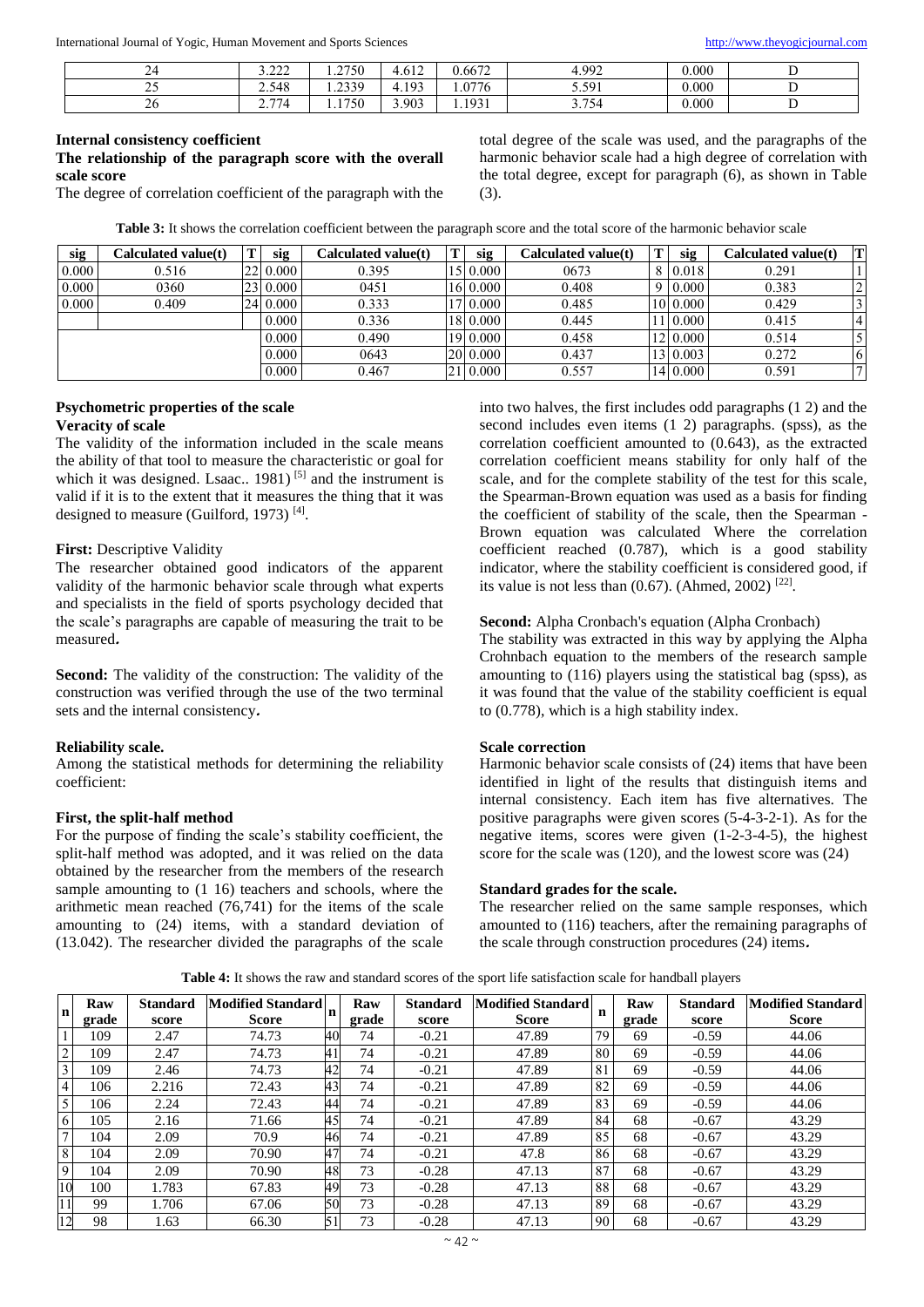International Journal of Yogic, Human Movement and Sports Sciences [http://www.theyogicjournal.com](http://www.theyogicjournal.com/)

| 13              | 98 | 1.630    | 66.30 | 52 | 73 | $-0.28$  | 47.13  | 91  | 68 | $-0.67$  | 43.29  |
|-----------------|----|----------|-------|----|----|----------|--------|-----|----|----------|--------|
| 14              | 98 | 1.630    | 66.30 | 53 | 72 | $-0.36$  | 46.36  | 92  | 68 | $-0.67$  | 43.29  |
| 15              | 97 | 1.55     | 65.53 | 54 | 72 | $-0.36$  | 46.36  | 93  | 68 | $-0.67$  | 43.29  |
| 16              | 96 | 1.47     | 64.76 | 55 | 72 | $-0.36$  | 46.36  | 94  | 67 | $-0.74$  | 42.53  |
| 17              | 96 | 1.476    | 64.76 | 56 | 72 | $-0.36$  | 46.36  | 95  | 67 | $-0.74$  | 42.53  |
| 18              | 95 | 1.40     | 64.00 | 57 | 72 | $-0.36$  | 46.36  | 96  | 67 | $-0.74$  | 42.53  |
| 19              | 95 | 1.400    | 64.00 | 58 | 72 | $-0.36$  | 46.36  | 97  | 67 | $-0.74$  | 42.53  |
| 20              | 94 | 1.323    | 63.23 | 59 | 72 | $-0.36$  | 46.36  | 98  | 67 | $-0.74$  | 42.53  |
| $\overline{21}$ | 92 | 1.170    | 61.70 | 60 | 72 | $-0.36$  | 46.36  | 99  | 67 | $-0.74$  | 42.53  |
| $\overline{22}$ | 92 | 1.170    | 61.70 | 61 | 72 | $-0.36$  | 46.36  | 100 | 66 | $-0.82$  | 41.76  |
| 23              | 91 | 1.093    | 60.93 | 62 | 71 | $-0.440$ | 45.59  | 101 | 66 | $-0.823$ | 41.76  |
| 24              | 91 | 1.093    | 60.93 | 63 | 71 | $-0.44$  | 45.59  | 102 | 66 | $-0.82$  | 41.76  |
| 25              | 90 | 1.016    | 60.16 | 64 | 71 | $-0.44$  | 45.59  | 103 | 66 | $-0.82$  | 41.76  |
| 26              | 89 | 0.940    | 59.40 | 65 | 71 | $-0.44$  | 45.59  | 104 | 66 | $-0.82$  | 41.76  |
| 27              | 87 | 0.78     | 57.86 | 66 | 71 | $-0.44$  | 45.59  | 105 | 66 | $-0.82$  | 41.76  |
| 28              | 87 | 0.78     | 57.86 | 67 | 70 | $-0.51$  | 44.83  | 106 | 66 | $-0.82$  | 41.76  |
| 29              | 85 | 0.63     | 56.33 | 68 | 70 | $-0.51$  | 44.83  | 107 | 66 | $-0.82$  | 41.76  |
| 30              | 82 | 0.403    | 54.03 | 69 | 70 | $-0.51$  | 44.83  | 108 | 66 | $-0.82$  | 41.76  |
| $\overline{31}$ | 81 | 0.32     | 53.26 | 70 | 70 | $-0.51$  | 44.83  | 109 | 65 | $-0.90$  | 40.99  |
| 32              | 77 | 0.019    | 50.19 | 71 | 70 | $-0.516$ | 44.83  | 110 | 63 | $-1.053$ | 39.46  |
| 33              | 76 | $-0.05$  | 49.43 | 72 | 70 | $-0.51$  | 44.83  | 111 | 63 | $-1.05$  | 39.46  |
| 34              | 76 | $-0.056$ | 49.43 | 73 | 69 | $-0.59$  | 44.06  | 112 | 63 | $-1.05$  | 39.463 |
| 35              | 75 | $-0.13$  | 48.66 | 74 | 69 | $-0.59$  | 44.06  | 113 | 63 | $-1.05$  | 39.46  |
| 36              | 75 | $-0.13$  | 48.66 | 75 | 69 | $-0.59$  | 44.06  | 114 | 62 | $-1.13$  | 38.69  |
| 37              | 75 | $-0.13$  | 48.66 | 76 | 69 | $-0.59$  | 44.06  | 115 | 62 | $-1.130$ | 38.69  |
| 38              | 75 | $-0.13$  | 48.66 | 77 | 69 | $-0.593$ | 44.06  | 116 | 54 | $-1.74$  | 32.56  |
| 39              | 74 | $-0.21$  | 47.89 | 78 | 69 | $-0.59$  | 44,064 |     |    |          |        |

#### **Teaching skills quality scale**

The researcher used the (Sadiq Ibrahim Abdullah) scale. (Sadiq, 2018)<sup>[11]</sup>, which was applied to a sample of physical education teachers in Maysan Governorate, where the scale includes (80) items distributed over six areas (planning educational goals - raising students' motivation to learn - time management - interaction between teacher and student evaluation)) Five alternatives were developed for it, and the scores of individuals on the scale range theoretically between (80-400), and the hypothetical average of it was (240).

## **Standard levels of the scale**

The researcher used the normal distribution curve (CAUS), as it is considered one of the most widely used distributions in the mathematical field, because many of the traits and characteristics that are measured in this field are close to the normal curve. (Nizar, 1981)<sup>[10]</sup>.

| <b>Table 5:</b> Standardized levels, raw, standard, and modified scores, |
|--------------------------------------------------------------------------|
| percentages, harmonic behavior                                           |

| <b>Standard score</b>           | <b>Modified</b><br>norm | <b>Standard</b><br>level | The<br>number | percentage |
|---------------------------------|-------------------------|--------------------------|---------------|------------|
| $(-2)$ and below                | 29 and under            | Very weak                | 12            | 10.34%     |
| $(-1.99) - (-1)$                | $30 - 39$               | weak                     | 21            | 18.10%     |
| $(-0.99) - (0)$                 | $40 - 49$               | acceptable               | 30            | 25.86%     |
| $(0.01) - (1)$                  | $50 - 59$               | Average                  | 34            | 29.31%     |
| $(1.01) - (2)$                  | $60 - 69$               | Good                     | 12            | 10.34%     |
| $(2.01)$ and above 70 and above |                         | very good                |               | 6.03%      |

## **Statistical means**

The researcher used the appropriate statistical treatments using the program (SPSS - V.20).

#### **View and discuss results**

Presentation of the results of the sample application of the harmonic behavior scale

Table 6: It shows the arithmetic and hypothetical mean, standard deviation, skewness coefficient, flatness and standard error of the research variables and the application sample.

| <b>CENT</b><br>l'he scale                     | Arithmetic mean  | l deviation<br>standard | hypothetical mean | ' modulus<br>skew | flatness  |
|-----------------------------------------------|------------------|-------------------------|-------------------|-------------------|-----------|
| behavior<br>Harmonic                          | .419<br>$\Omega$ | 10.966                  | -                 | 0.376             | .012      |
| - 11<br>teaching<br>-SK1IIS<br>Juality<br>-01 | 21250            | 21.342<br>$^{\circ}$ 1  | 240               | .067              | $0.026 -$ |

Presentation of the results of the application sample on the standard levels of the harmonic behavior scale

**Table 7:** Standard levels, raw scores, normative and modified scores, and percentages for each level of the handball players' sport life satisfaction scale.

| <b>Standard score</b>             | <b>Modified</b><br>norm | <b>Standard</b><br>level | The<br>number | <b>Percentage</b> |
|-----------------------------------|-------------------------|--------------------------|---------------|-------------------|
| $(-2)$ and below                  | 29 and under            | Very weak                | 3             | 6.977%            |
| $(-1.99) - (-1)$                  | $30 - 39$               | weak                     |               | 13.953%           |
| $(-0.99) - (0)$                   | $40 - 49$               | acceptable               | 13            | 30.233%           |
| $(0.01) - (1)$                    | $50 - 59$               | Average                  | 10            | 23.256%           |
| $(1.01) - (2)$                    | $60 - 69$               | Good                     |               | 16.279%           |
| $(2.01)$ and above $70$ and above |                         | very good                |               | 9.302%            |

It is clear from the results presented in Table (7) that the research sample has been distributed on six standard levels, and the researcher attributes the emergence of a sample to induction in the levels (very weak, weak, acceptable), and this means that the research sample suffers from an imbalance in the harmonic behavior as the current conditions that are going through Iraq has political and economic conditions that directly affect the teachers' compatibility, because life needs a set of consensus between the individual and the environment in which he lives for the purpose of practicing his life normally, as Al-Tikriti points out, "Life is a series of compromises that are evident in the form of mutual relations that influence and influence between the individual and the environment, which In turn, it affects the psychological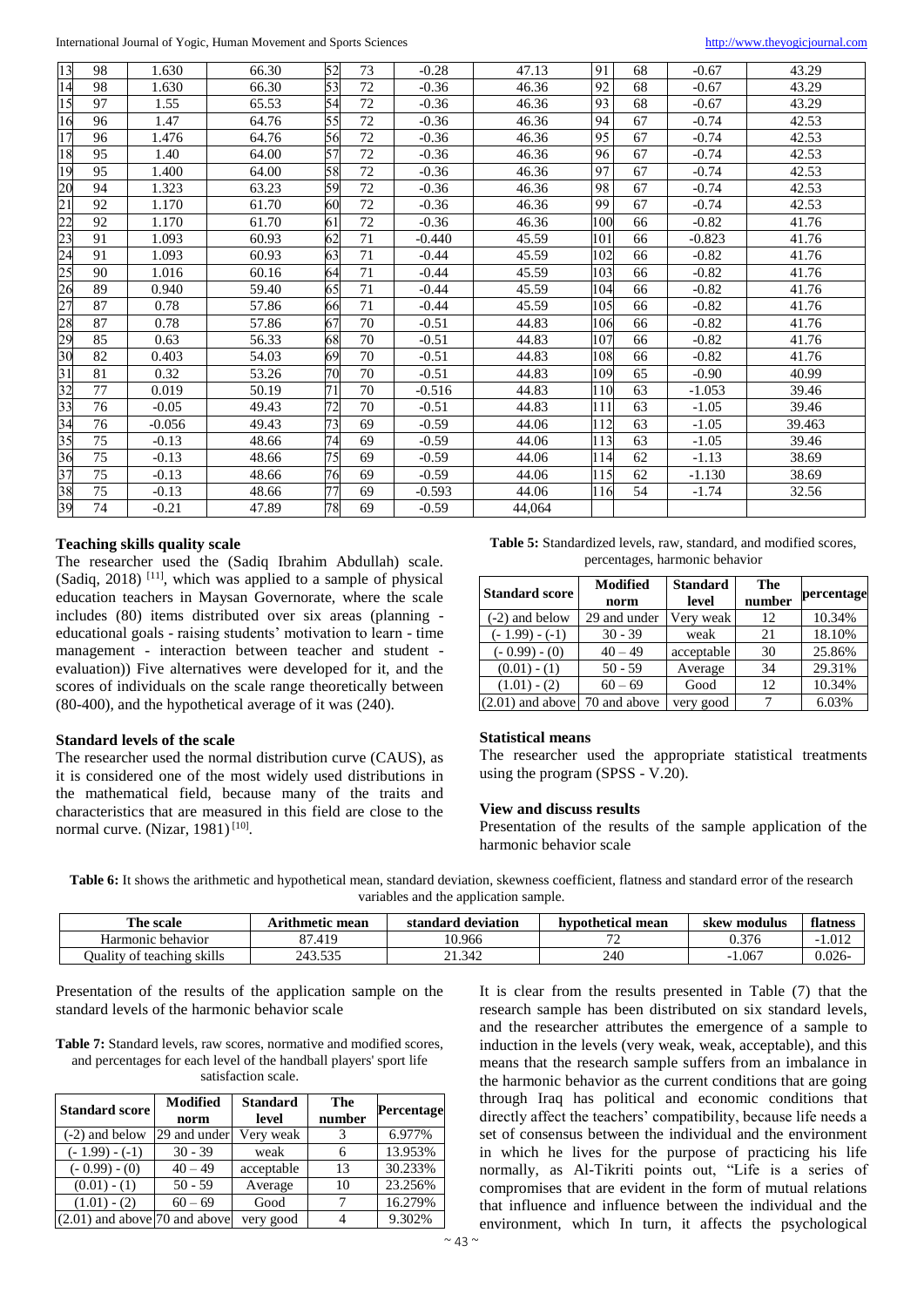adjustment of the individual" (Wathiq, 1989). The researcher attributes the presence of the research sample at the levels (average, good, very good) to the fact that they are able to deal with different life conditions and overcome obstacles, as well as possessing the knowledge that makes them be at these levels, and that their behavior is purposeful for a specific purpose and that they are compatible with the environment in which they live. "The various manifestations of behavior are

attempts to be compatible with the environment in which we live, and compatibility here is the adaptation of the organism to the environment to benefit from its positives and to avoid its negatives" (Muhammad, 2010)<sup>[8]</sup>.

# **Display the results of the correlation between search variables**

| <b>CONTRACTOR</b><br>r pe<br>. ceal6<br>эсан     | $\overline{a}$<br>$-$<br>coetti<br>etticient<br>Harmonic<br>. behavior<br>mple<br>cori<br>sır<br>.10N<br>relatı | <b>S12</b> | $\bullet$<br>Inc<br>dication | rendal.<br>correlation<br>lat<br>n | <b>S12</b> | $\bullet$<br>Indication |
|--------------------------------------------------|-----------------------------------------------------------------------------------------------------------------|------------|------------------------------|------------------------------------|------------|-------------------------|
| <br>$\sim$<br>SK1IIS<br>Jualıt<br>teaching<br>Ωt | $-\alpha$ .<br>$\lambda$<br>                                                                                    | 0.00       |                              | $\overline{ }$                     | .008       |                         |

By observing Table (8), it becomes clear to us that there is a positive correlation between the harmonious behavior and the quality of teaching skills. This means that the higher the level of the teacher's consensual behavior, the higher the quality of the teaching skills, and this explains to us that the quality of

teaching skills darkens widely on the extent of the teacher's enjoyment of the behavior A good consensus, which qualifies him to continue his work and be disciplined in the implementation of the physical education lesson in the school and to choose the best methods in order to reach success**.**

**Table 9:** shows the significance of the differences between the arithmetic mean and the hypothetical mean of the study variables

| The scale                         | Arithmetic mean | <b>Standard deviation</b> | <b>Hypothetical mean</b> | T-test | SI2   | <b>Indication</b>  |
|-----------------------------------|-----------------|---------------------------|--------------------------|--------|-------|--------------------|
| Harmonic<br>: behavior            | oπ<br>.419      | 0.966                     |                          | $-220$ | 0.000 |                    |
| <b>Ouality of teaching skills</b> | 243.535<br>525  | 21.342                    | 240                      | 1.086  | 0.284 | significant<br>not |

By noting Table (9), we find that physical education teachers have a harmonic behavior and this is explained by the above table, as the arithmetic mean is higher than the hypothetical mean and the value of (sig) is less than (0.05), and this indicates the significance of the differences and in favor of the arithmetic mean, and the researcher attributes This indicates that the teachers' satisfaction with their work motivates them towards harmonious behavior during the practice of their work and that "the nature of the relationship that exists between the leadership behavior of physical education teachers and the degree of their satisfaction with work, in that the degree of satisfaction can be considered an accurate scientific indicator of the nature of the teacher's behavior in the school. It can be recorded or observed by the school administration and the students, and that this interaction can appear clearly through mutual relations, respect for opinion, consideration of the feelings of the other two, leadership and dependence on God. (200) As for the quality of teaching skills, the researcher attributes that despite the teachers' willingness towards their work, there are a number of obstacles that can be related to experience and subject matter, the availability of capabilities and tools for the physical education lesson, and the absence of psychological and material stimulation by school administrations. All of this is an obstacle to teachers from Their inability to harness their teaching skills during a physical education lesson, and " there is a large group of female teachers and teachers who have the best teaching skills, but they lack motivation or motivation. " to apply These skills are very good" (Mahmoud, 2001).

# **Conclusions**

- 1. The harmonic behavior scale has the ability to measure what it was developed for male and female teachers of physical education.
- 2. The presence of different levels in the harmonic behavior of physical education teachers, and this is a natural result, as the research sample was distributed within the Causs curve.
- 3. There is a positive correlation between harmonic behavior and the quality of teaching skills.

## **Recommendations**

- 1. Adoption of the harmonic behavior scale in the evaluation of teachers of physical education.
- 2. Paying attention to the conditions of teachers, understanding the problems facing them, and developing appropriate solutions for them.
- 3. Conducting a comparative study in the variables of the study between male and female teachers of physical education.

# **References**

- 1. Abdullah Abdul Hai. Introduction to Psychology, Al-Khanji Library, Cairo, 1988.
- 2. Ahmed Suleiman Odeh. Measurement and Evaluation in the Teaching Process, 1st Edition, Dar Al-Amal for Publishing, Distribution, Jordan, 2002.
- 3. Confident Omar Al-Tikriti. Building the Psychological Adjustment Scale for University Students (Construction and Application), Master Thesis, University of Baghdad, College of Education Ibn Rushd, 1989
- 4. Guilford, dp8 frucher, fundamental statistixs in psychology and Education. 5 th.ed. New York: b1973.
- 5. Lsaac, Michacl, W. Hand book in Research and Evaluation, 2nd ed. eats publishers in psychology and education, 4th.ed. New York: mc craw - Hill book company. 1981.
- 6. Mavrin E. Scales for measure ment of Attitudes New York: MC-Grow-Hill. 1974 -
- 7. Mohammed Shehata Rabie. Fundamentals of Psychology, 1st Edition, Dar Al-Masira for Publishing and Distribution, Amman, Jordan, 2010.
- 8. Muhammad Al-Tahhan, Siham Abu Attia. Counseling needs of the students of the Hashemite University, Journal of Educational Sciences Studies, Volume 29, Number 1, Deanship of Scientific Research, University of Jordan, Jordan, 2002.
- 9. Muhannad Mohamed Abdel Sattar, Maysoon Sabri. Measuring behavioral adjustment among slow learners, Al-Fath magazine, 2015.
- 10. Nizar Al-Talib, Mahmoud Al-Samarrai. Principles of